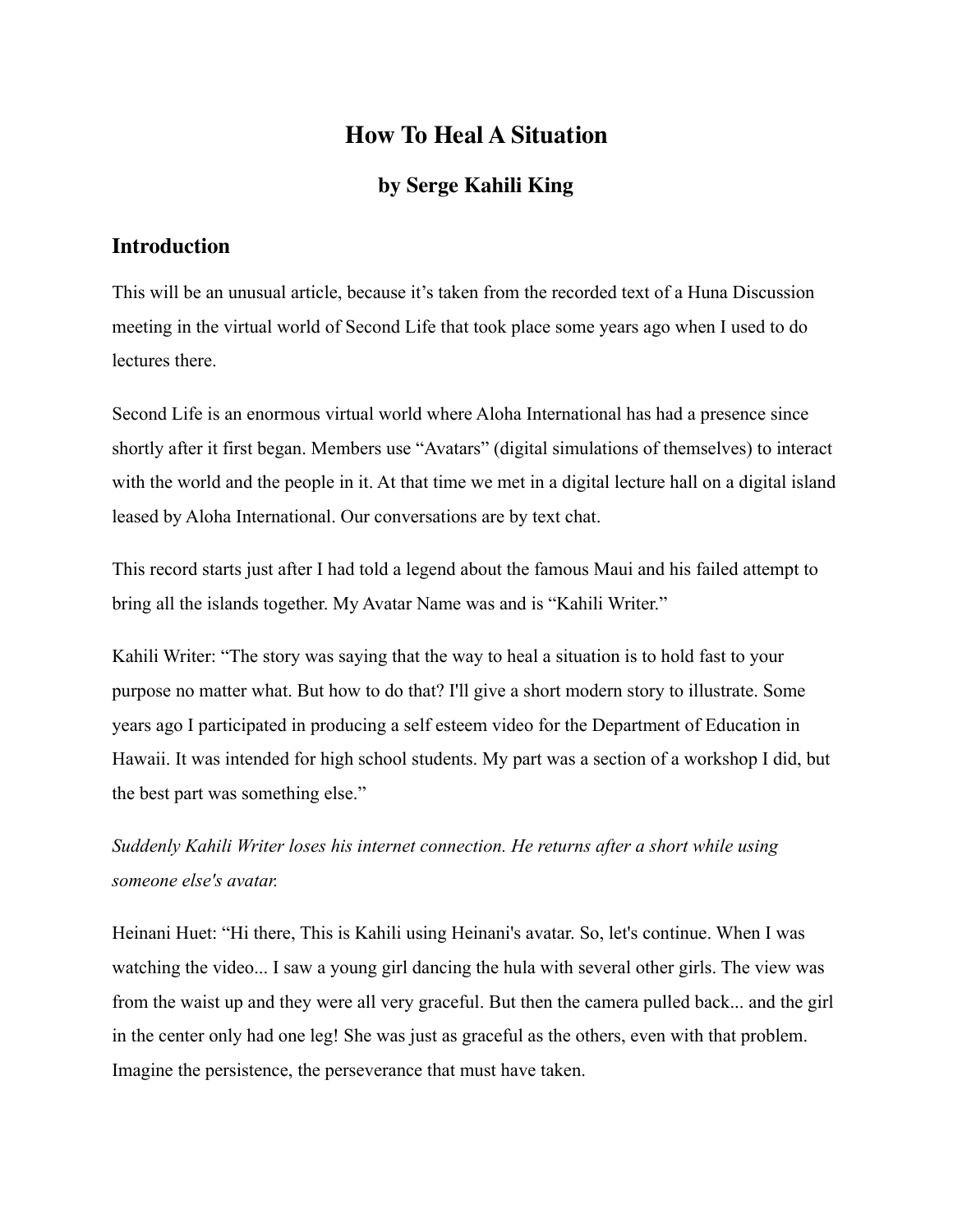So how did she go through all the pain and suffering to learn that balance? The answer is simple, but the process is not easy. She did it because of her love for the hula. In other words, she has a love for something that was so strong it pulled her through the trials and disappointments, and effort. The same applies to anything important we want to accomplish in life. What keeps us going is our love for something that is more important than anything else. Otherwise, we get distracted

like the Maui brothers did, or we lose interest, or we decide it's too hard. Questions or comments?"

Avatar IT comments: "As the Beatles sang: 'All you need is love.'"

Avatar KA asks: "When we are getting to the point of deciding it's too hard is there a way to turn that around again?"

Kahili as Heinani: "Yes, that's when you focus on why you are doing what you are doing. What the reason or the motivation. It's as important as you decide it is."

Avatar IT asks: "So you need to remind yourself of your aims regularly?"

Heinani Huet: "Absolutely, whether you are climbing a mountain, learning a skill, or healing yourself.

Avatar KA asks: "What do you do when you just can't think of a motivation?"

Heinani Huet: "Then you must find something ... or MAKE something... very important. It won't come from outside of you."

Avatar KA comments: "Perhaps it could be 'what have I got to lose?'" Avatar LW comments: "That's a sort of negative."

Avatar KA replies: "Better than none. Some people get so negative that they just can't be positive, so even a negative motivation is a start."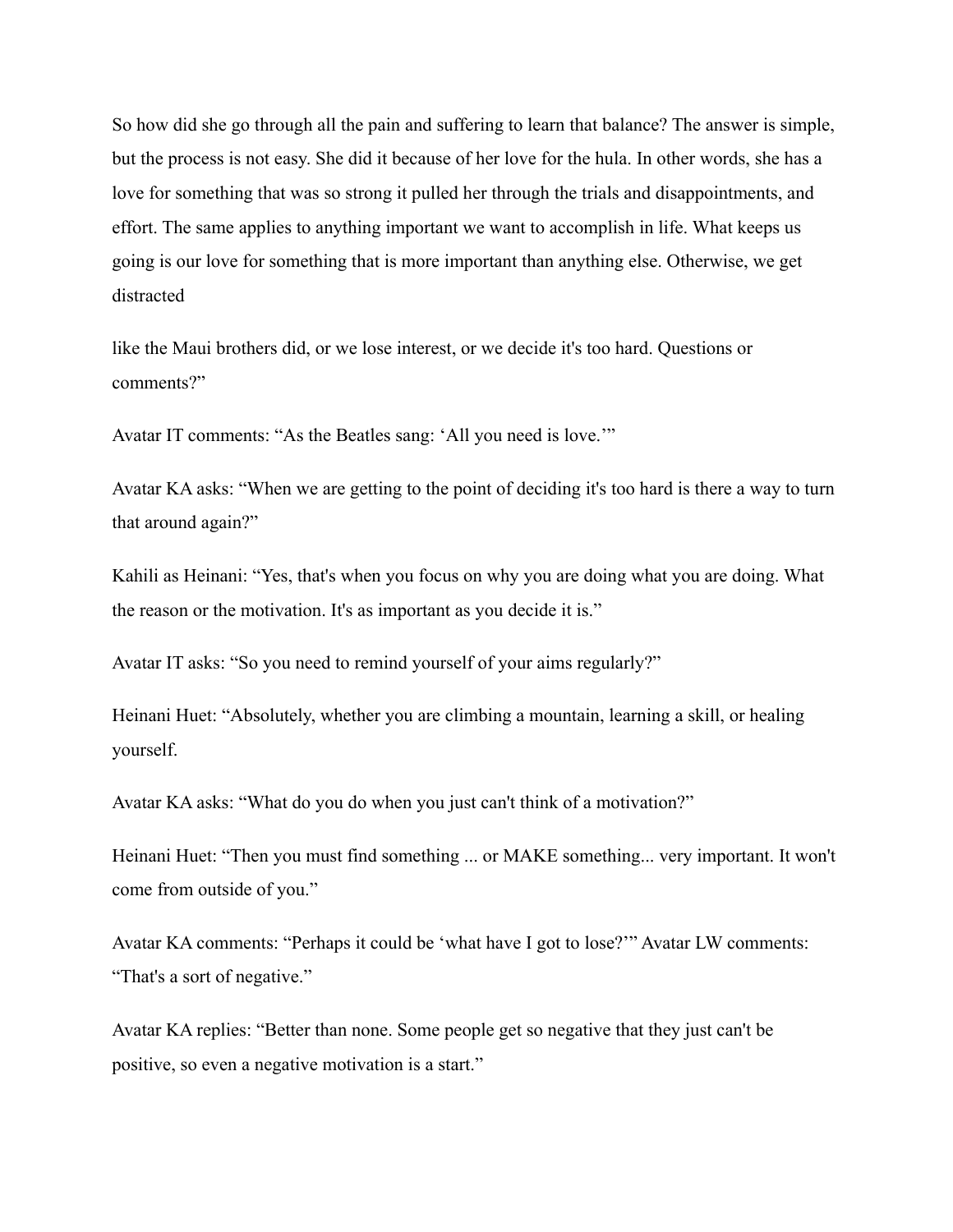Avatar LW says: You could also say, "What have I got to win!" Avatar MJ says: "Or 'I wonder what will happen?'"

Avatar BB suggests: "Or 'It will be a new experience.' That is my motivation for getting up every day."

Avatar MJ says: "Curiosity gets me going when all else seems ridiculous."

Avatar IT says: "I love new days. You never know how they'll turn out or what you will have learned by the end of them. Perhaps you could put down the reason why you start something and go back and look at it every so often?"

Avatar BQ says: "I like that idea, IT."

Heinani Huet: "I did that when I first got the idea for Aloha International. There were lots of times when I thought of letting it go, but I kept reminding myself of the reasons for doing it."

Avatar BQ says: "I have a really hard time with being scattered because I have too many ways to go. And also, my motivating factor doesn't seem to exist because the desired outcome is unattainable."

Heinani Huet: "Unattainable is just a word. How do you know unless you try? and persist in trying."

Avatar BB says: "When you feel scattered, that's when u have to get very quiet and calm, meditate, and ask urself, What is the VERY NEXT STEP? So u can focus on that and not be overwhelmed by the bigger picture."

Avatar IT says: "The 1000 mile journey starts with the first step. Break down the goal into smaller steps ... and then review them periodically and you'll see how far you've come."

Avatar BB says: "Also it helps to repeat 'anything is possible' many times a day."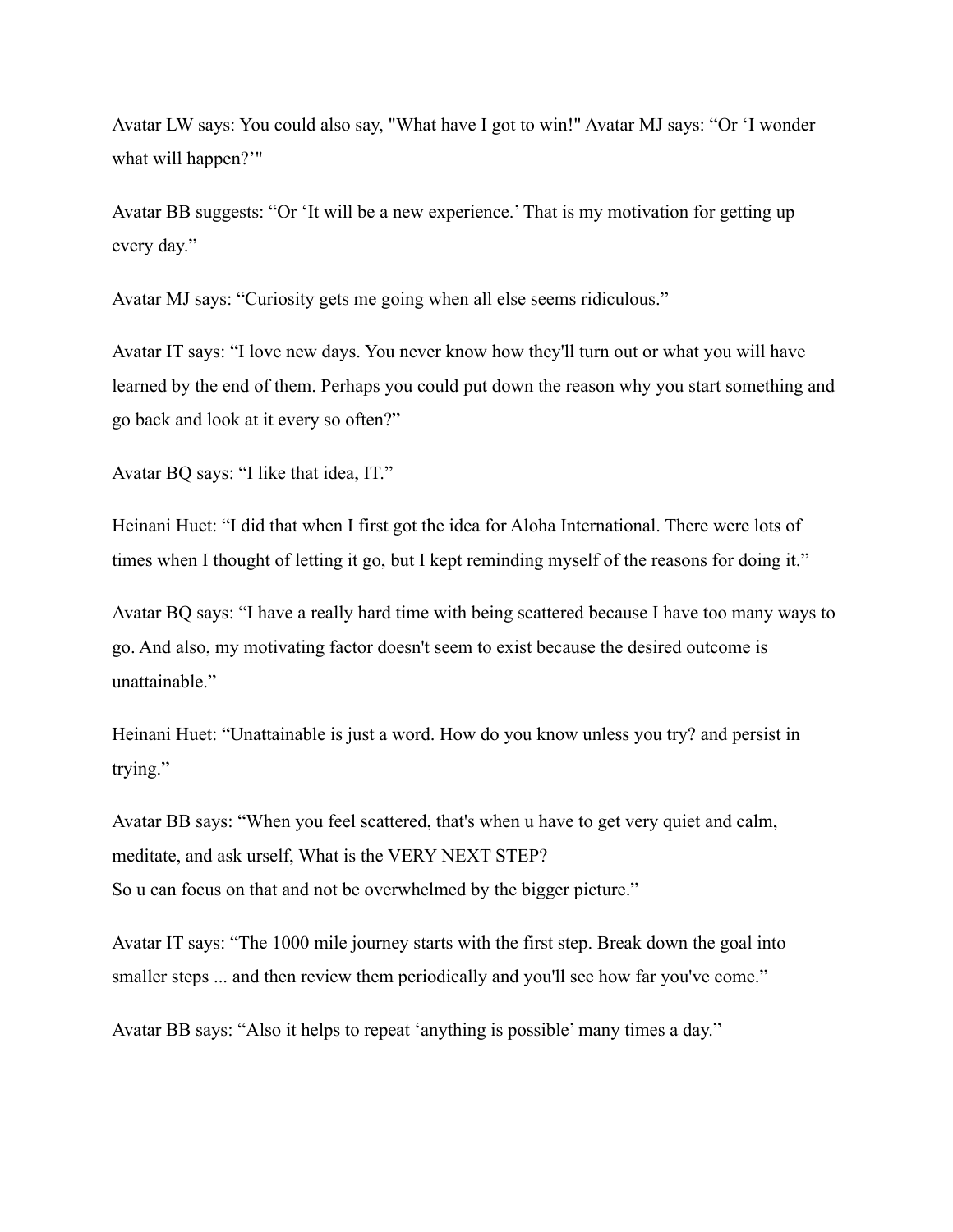Avatar IT says: "And perhaps you need to simply re-frame it. Looking at it in another light might make it much more attainable."

Avatar MD says: "Fear can hold you back."

Heinani Huet: "Yes, fear can make you feel like stopping. So what? Fear cannot really hold you back. Just because something is hard, that doesn't mean it can't be done."

Avatar LW says: "Everything is hard the first time we try."

Heinani Huet: "And sometimes it gets harder. So what? How important is it? If nothing is important enough to try harder at, then nothing gets done."

Avatar PL says: "Yes! I like that one."

Avatar KA says:" Look for role models - people who have attained it."

Avatar BB says: "Remember, sometimes evolution LEAPS forward... If you think it is unattainable, then perhaps u r thinking too little of urself."

Heinani Huet: "Self esteem is a factor. Sometimes that's the best first thing to work on. The better you feel about yourself, the easier it is to try something difficult."

Avatar MJ says: "If we didn't try difficult things, we'd never learn to walk or talk."

Avatar LW says: "Remind your ku of the benefits. We can learn to view fear as a reminder to change our thinking."

Avatar IT says: "Beliefs are like habits, you can change them. Just get some new ones."

Heinani Huet: "Right! Beliefs ARE habits."

Avatar MD says: "Changing beliefs can be challenging."

Heinani Huet: "Yes, it can. So what?"

Manuhu Dreamscape: "The question is: how do I do it?"